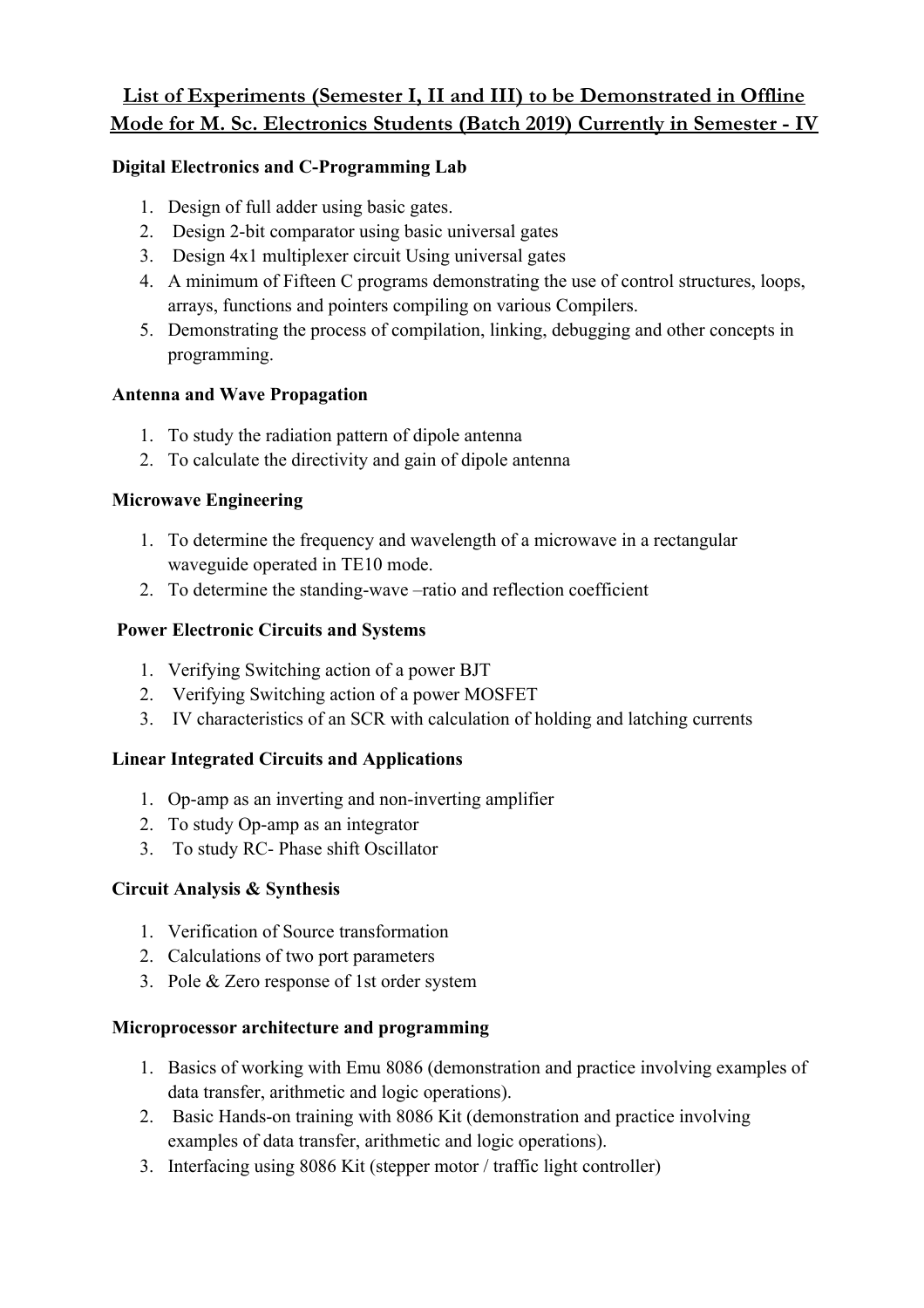#### **List of Experiments for CMOS VLSI and Nanoelectronics-I (MOSFET Theory)**

- 1. Transfer Characteristics of
	- a. Enhancement NMOS
	- b. Enhancement PMOS
	- c. Depletion NMOS
	- d. Depletion PMOS
- 2. Output Characteristics of
	- a. Enhancement NMOS
	- b. Enhancement PMOS
	- c. Depletion NMOS
	- d. Depletion PMOS
- 3. Calculating Threshold Voltage of MOSFET from transfer characteristics
- 4. Channel length modulation effect in N and P MOSFET
- 5. Calculating Short channel parameters
- 6. Calculating Sub-Threshold Swing of MOSFET from transfer characteristics

# **Communication Engineering.-I**

- 1. Design and realize AM modulator using Square Law Modulator and calculate its modulation index and power
- 2. Design and realize AM detector using square law detector and envelope detector.
- 3. Design and realize DSB-SC signal modulator using Analog Multiplier.

## **Signals and Systems**

- 1. Plot of basic signals (Sinusoidal, Square, Triangular, Saw tooth, React-linear, Impulse, unit step, Ramp)
- 2. Plot for Linear and Circular Convolution

## **Digital Signal Processing**

- 1. Design of Butterworth and Chebyshev type- 1 filter (Magnitude and phase plot)
- 2. Computation of DFT of a sequence
- 3. Basic idea of DSP boards

## **Microcontroller Architecture and Programming**

- 1. Run an assembly language program to Display "Superb" on seven segment displays of the microcontroller development board
- 2. Run an assembly language program to read a hex byte from the keyboard of the kit and split it into two nibbles and stores MSB in 2050H and LSB in 2051H
- 3. Run an assembly language program on microcontroller development board to add two numbers and store result at 3012 address.

# **Control System Engineering**

- 1. Calcutta the RC time constant using RC circuit.
- 2. Design and analyze first order circuits